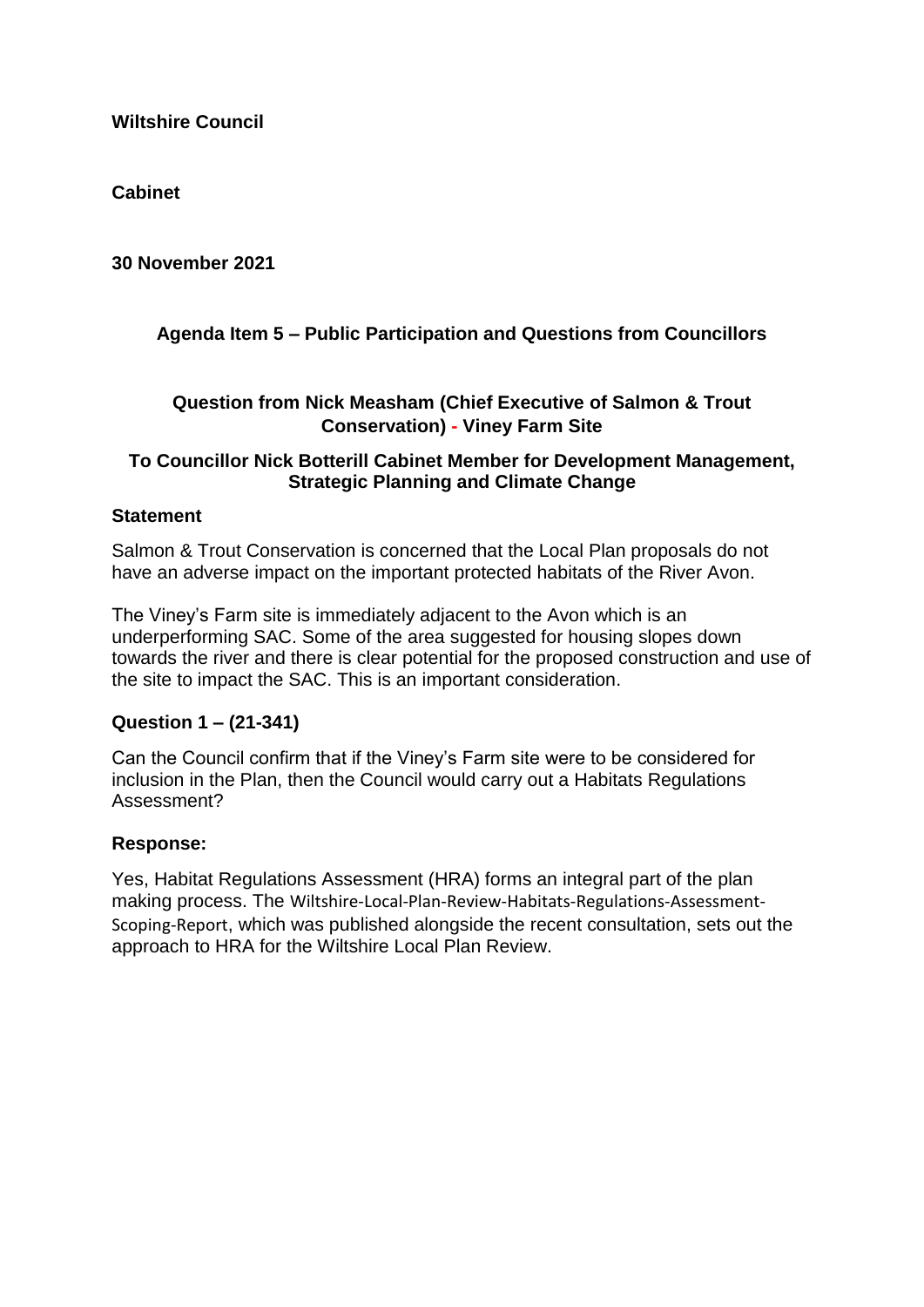**Cabinet**

**30 November 2021**

**Agenda Item 5 – Public Participation and Questions from Councillors**

# **Question from Cllr Jon Hubbard Independent Councillor for Melksham South - Melksham House Site**

## **To Councillor Phil Alford Cabinet Member for Cabinet Member for Housing, Strategic Assets, Asset Transfer**

# **Question 1 – (21-342)**

With the news that Wiltshire Council has not been successful in achieving the levelling up funding which would have supported the redevelopment work on the Melksham House site could the cabinet member please reassure me, as the local member, that the promised works on this historic building will be proceeded with and that the council will seek alternative funds to hold good to its word?

## **Response:**

There is an item on the December Cabinet forward plan to consider the future of this project.

## **Question 2 – (21-343)**

What are the timescales for the works on Melksham House and when can Melksham residents expect to see evidence of "spades in the ground" as the work commences?

## **Response:**

Subject to consideration of that report the works are intended to commence in the summer of 2022. In advance of this enabling works will commence in early January 2022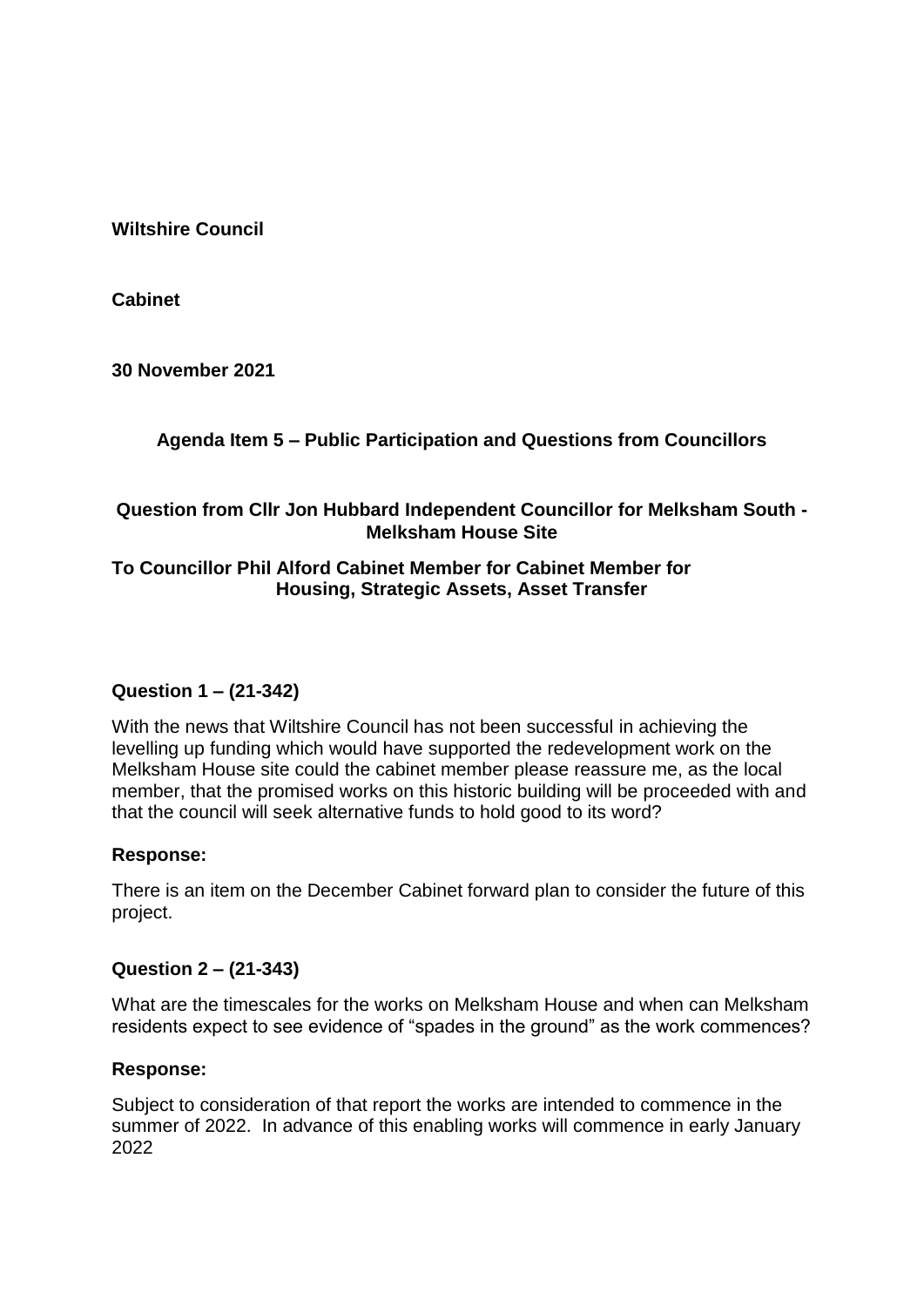**Cabinet**

**30 November 2021**

# **Agenda Item 5 – Public Participation and Questions from Councillors**

## **Questions/Statement from Melanie Boyle – Future Chippenham**

## **To Councillor Dr Mark McClelland, Cabinet Member for Transport, Waste, Street Scene and Flooding**

## **Statement**

We are now 7 months on from when the Station Hill traffic lights were installed in Chippenham and still do not have a workable solution for pedestrians, cyclists, public transport and car drivers, just extra congestion and pollution. The answer is simple, change the traffic lights to pedestrian only and paint back a roundabout.

## **Question 1 – (21-344)**

Wiltshire Council continually say nothing is off the table, but how long do we have to wait?

## **Response:**

Comparison of journey times in the Station Hill area with those recorded in the same period in 2019 (before the Covid pandemic) has shown that in off peak hours journey times now are comparable with those recorded in 2019. In peak hours (08.30 to 09.30 and 17.00 to 18.00) journey times now are on average 1 to 2 minutes longer than in 2019.

Given that the new layout includes a substantive improvement for vulnerable road users in the form of dedicated cycle facilities and pedestrian provision, this level of delay is considered acceptable particularly as it is only occurring during the peak hours

Optimisation of the signal operation continues with further changes due shortly to help the overall efficiency of the junction.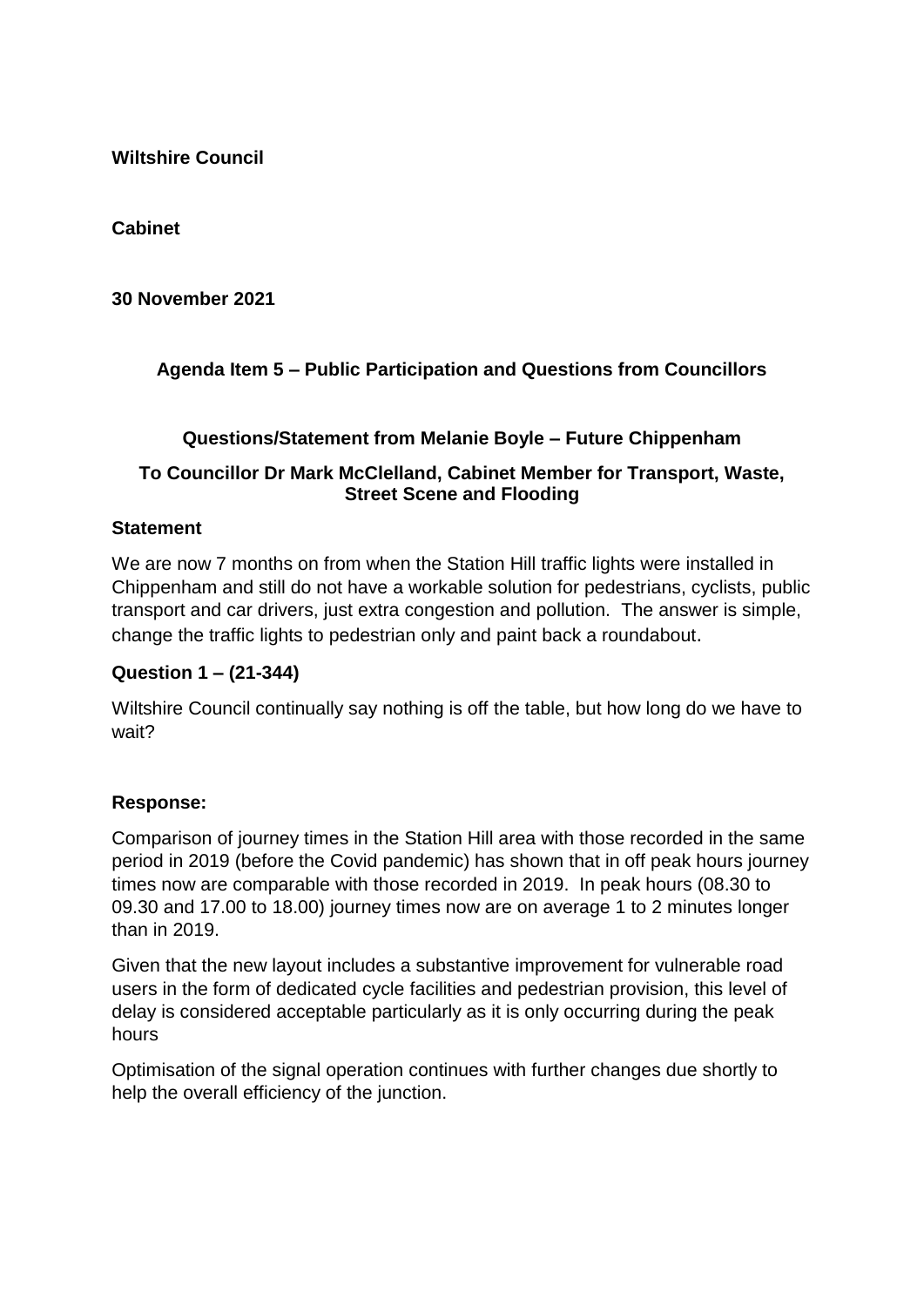## **Statement**

For Future Chippenham residents are being mislead, according to the website it will:

*Reduce town centre traffic congestion - this shows a total lack of understanding of Chippenham, as we have seen with the Station Hill traffic lights.*

When you dig deeper it is said that by 2036 we will be using cars less, which when the latest information is that all new houses will have electric car charging points and the expense of putting on numerous new bus routes isn't viable Chippenham residents are being mislead once again with selective research and headline grabbing, having links to Pewsham Way and 20% of the housing for the whole of Wiltshire in Chippenham will increase traffic in the town centre not reduce it.

In the past Chippenham residents may have given up after 7 months, but we can't keep doing this and seeing Wiltshire Council promote distress to residents, congestion and pollution in a Climate Emergency.

# **Question 2 – (21-345)**

Why will Wiltshire Council not follow their guidelines and deal with Chippenham's traffic issues, all currently caused by Wiltshire Council with honesty and integrity?

## **Response:**

The Future Chippenham scheme will follow all due process and will be independently assessed through a thorough planning submission. Its transport impacts will need to be assessed and encompassed within a full Transport Assessment, which will need to propose all relevant mitigation required to address or avoid congestion.

Due to the scale of development, the scheme is likely to have widespread impact, with far reaching implications which will engage and interest both Wiltshire Council as Highway Authority and National Highways as the authority for the strategic road network and junction 17 of the M4.

The Highway Authority will provide a thorough assessment of the scheme and its impacts, following a full assessment of the planning submission, with all relevant correspondence made publicly accessible on Wiltshire Council's planning website.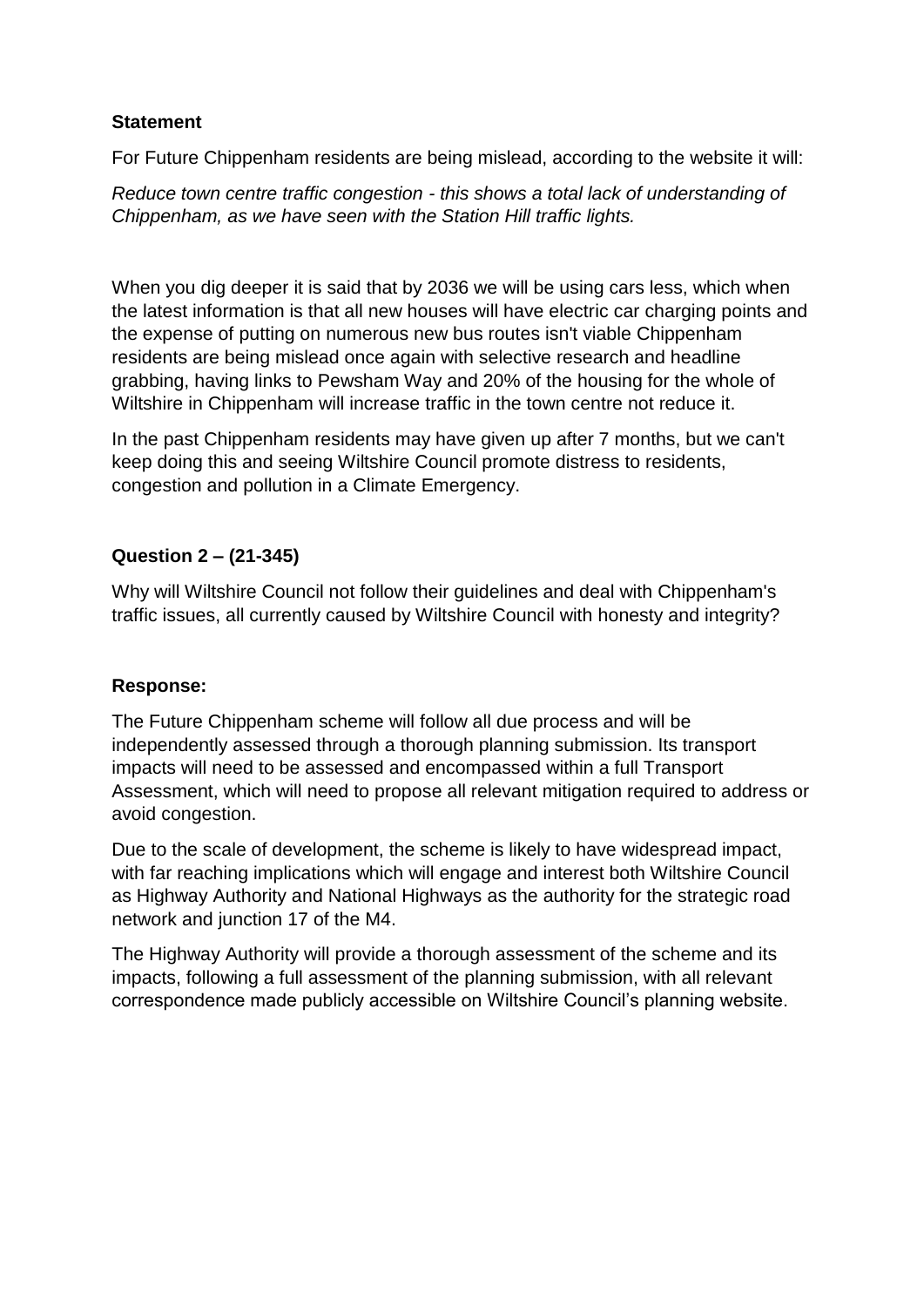## **Cabinet**

**30 November 2021**

# **Agenda Item 7 – Financial Year 2021/22 – Quarter Two Capital Budget**

## **Question from Richard Curr – 2021/22 Budget**

## **To Councillor Pauline Church–Cabinet Member for Finance & Procurement, Commissioning, IT, Digital and Commercialisation**

## **Question 1 – (21-346)**

What is the purpose of the land purchase from Lackham College budgeted at £1.3m in 2021/2.? If this for the Future Chippenham development is it pre-empting the outcome of the Local Plan.

### **Response:**

The proposed purchase of land from Wiltshire College at their Lackham college site was dealt with in the report to cabinet December 2020. Purchase of the land cannot pre-empt any decision on the Local plan review.

### **Question 2 – (21-347)**

What is the budget of £7.39m to be used for on the HIF if costs incurred to date are only £1.635m.?

### **Response:**

The capital allocation reflects the estimated costs of work in progressing Future Chippenham in the current year. This includes fees and professional services.

### **Question 3 – (21-348)**

Does the £37.526m shown as deferred to 2024/5 relate to the revised road proposal and is it anticipated that this will be fully recoverable by the revised HIF bid or is it a provision for proceeding with the road in any event?

### **Response:**

The Council can recover expenditure incurred on Future Chippenham from the Housing Infrastructure Fund as long as expenditure complies with the requirements of the Grant Determination Agreement.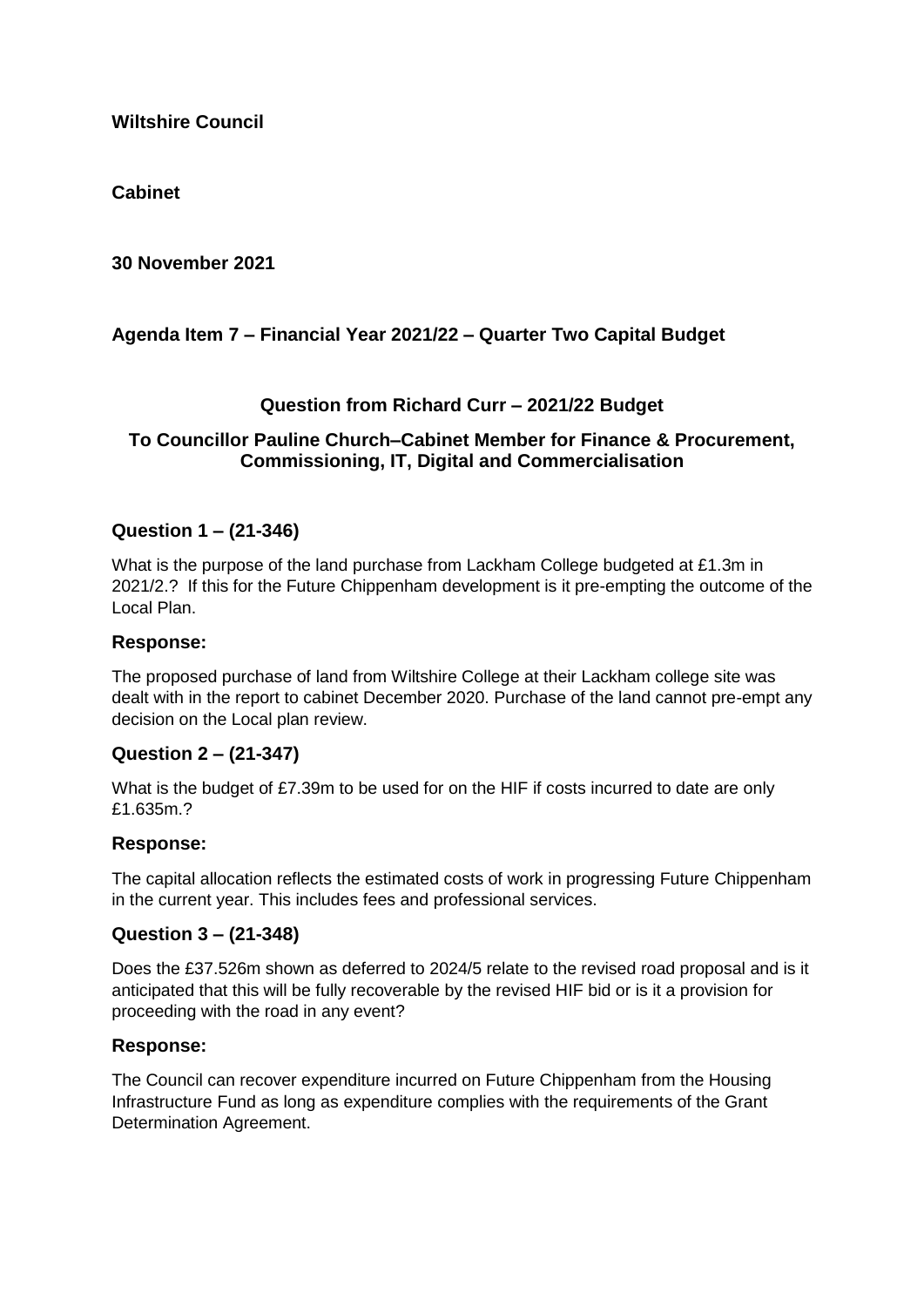**Cabinet**

**30 November 2021**

# **Agenda Item 7 – Financial Year 2021/22 – Quarter Two Capital Budget**

## **Question from Mr N Parry – 2021/22 Budget**

## **To Councillor Pauline Church–Cabinet Member for Finance & Procurement, Commissioning, IT, Digital and Commercialisation**

## **Statement**

These are very important questions given the underhand nature of the way Wiltshire Council are conducting business behind closed doors, they need to be honestly answered after all this is public money being spent.

## **Question 1 – (21-349)**

Would you please explain why there is a £1.3 million payment being made to Lackham college for land purchase in 2021/22 budget figures, please advise why and for what purpose this land is required?

## **Response:**

This was dealt with in the report to cabinet December 2020.

# **Question 2 – (21-350)**

Please provide a full explanation of the proposed expenditure of £7.39 million listed as Housing Infrastructure Fund and how this capital is being funded?

## **Response:**

The budget represents projected spending for the Future Chippenham programme for the current financial year. Preliminary costs include road design and associated surveys, all other surveys, master planning and other project costs such as specialist advice and programme management. The capital is funded by £0.999m of Wiltshire Council borrowing and a £6.391m Grant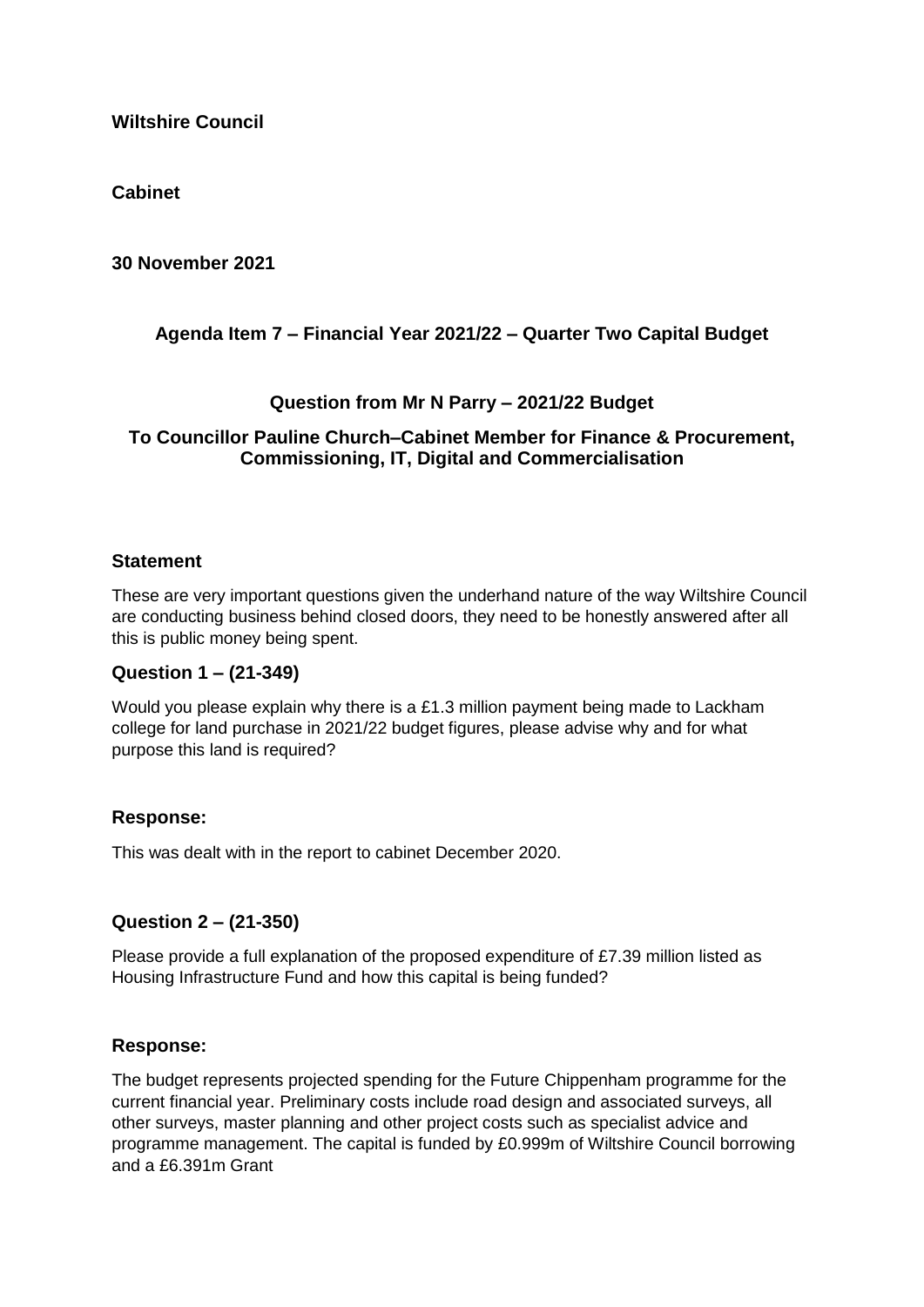# **Question 3 – (21-351)**

Could you please provide clarification whether any of the £1.635 million listed as spent on the Housing Infrastructure Fund has included any payment to the Shiles family as advised in the Cabinet meeting in December 2020 see item 14 in minutes.

#### *" Resolved:*

*1. That the Council makes offers for an option on the land owned by the Shiles family to the south of Chippenham as shown in appendix A to the report.* 

*2. That the Council makes offers for an option on the Shiles land based on maximum existing use value for the land and a percentage of the land value uplift if the site comes forward for development minus the Council's costs plus the vendors fees , and another offer based on reduced existing use value and vendors fees but increased percentage of land value uplift minus the Council's costs.* 

*3. That the existing use value is determined by an independent valuation.* 

*4. That the detailed offers are made by the Chief Executive in consultation with the Leader of the Council."*

### **Response:**

There has been no payment made to the Shiles family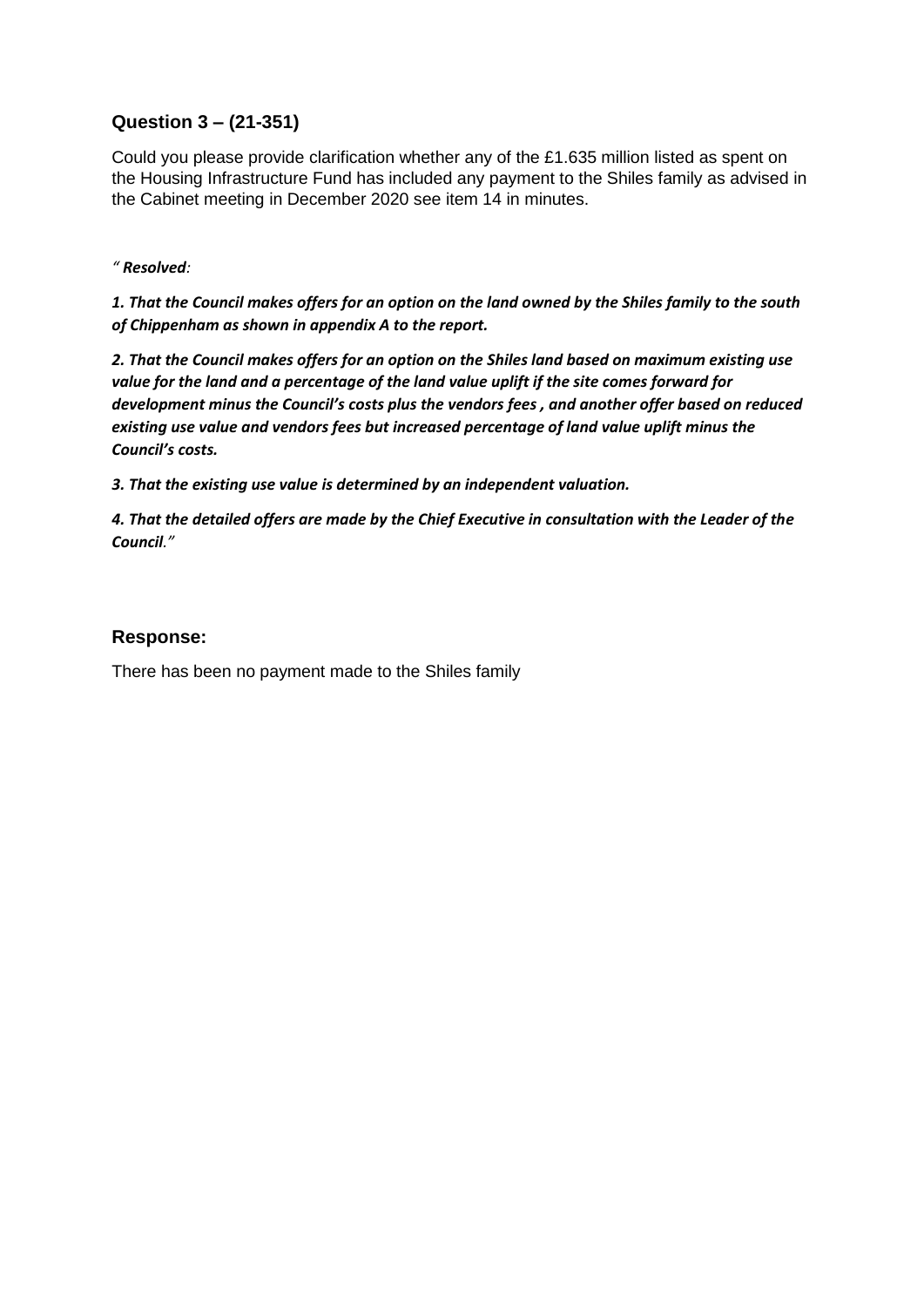**Cabinet**

**30 November 2021**

## **AGENDA ITEM 9: DISPOSAL PROGRAMME UPDATE – DISPOSAL OF UPAVON FORMER PRIMARY SCHOOL**

## **Statement from Mr Colin Gale Chairman Rushall PC – Upavon Primary School**

## **To Councillor Phil Alford Cabinet Member for Cabinet Member for Housing, Strategic Assets, Asset Transfer**

### **Statement:**

### **Background:**

Upavon Primary School was initially closed and mothballed for various reasons including demand based on future pupil numbers partly due to some perceived uncertainty regarding Upavon Military Camp.

Upavon children have subsequently travelled to neighbouring primary schools ie Rushall, Woodborough etc. Although Upavon and Rushall have adjoining parish boundaries there is no public footpath joining the two villages and the volume and size of traffic prohibits safe non carbon passage to Rushall Primary School.

Due to increased pupil numbers at Rushall Primary School a temporary classroom was added to the school site with an initial planning approval expectancy of 5 years. Prior to the five year planning approval lapse the need for the additional provision need was reviewed by Wiltshire Council and an extension granted due to the uncertainties in requirement that would result from Army Re-Basing.

Since the mothballing of the school the future of the Military Camp and the significant number of residence living behind the wire has become more certain and there is a significant housing development nearing completion in Upavon.

For over 10 years Rushall has been engaged in a 'Safe Pedestrian Access Scheme' within the village so that residents can walk within the village and the children can walk to school. The access scheme is currently looking for a WC highways substantive funding grant to progress the footpath closer to Rushall Drove but there is at least one further phase to achieve that goal.